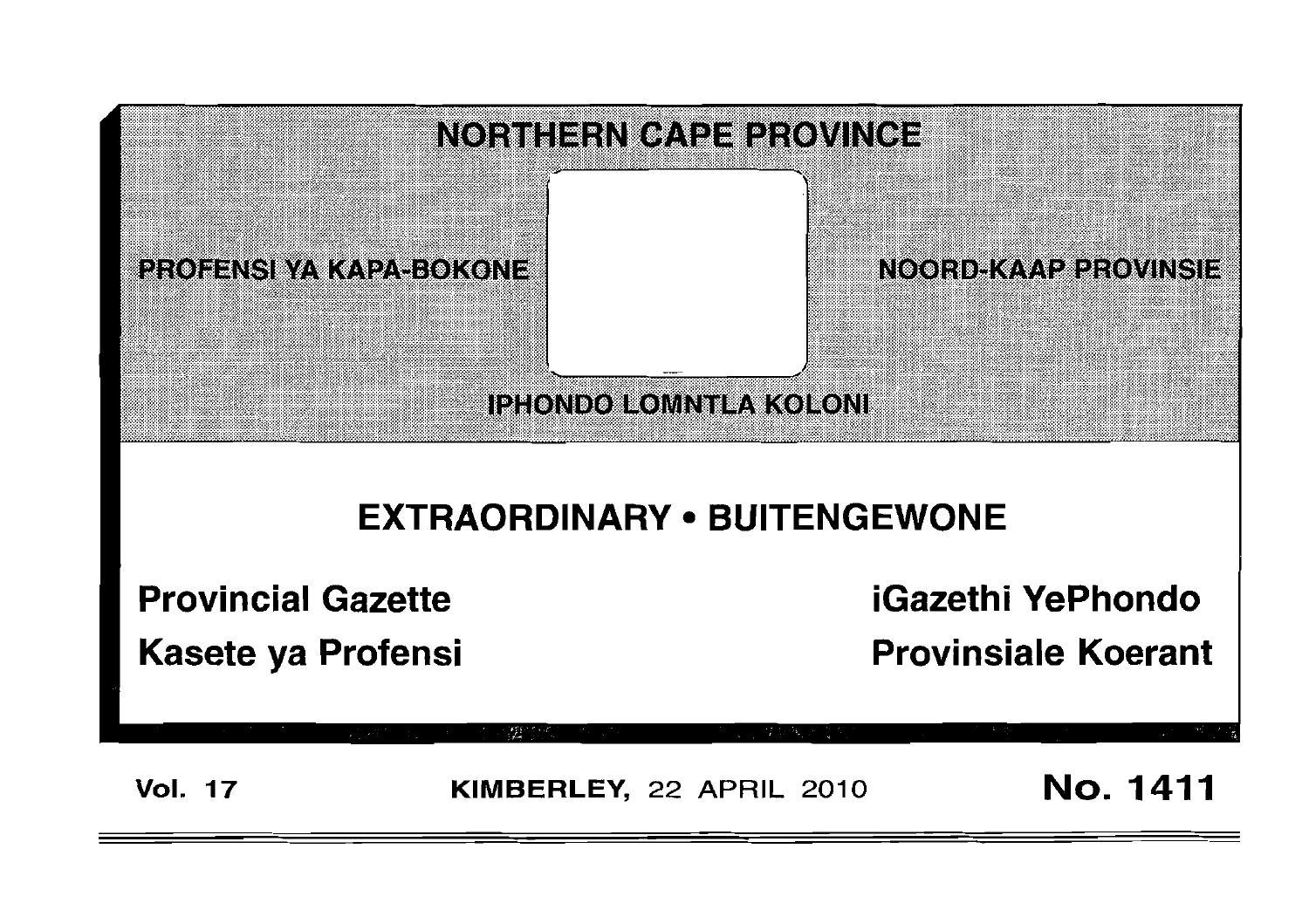#### **IMPORTANT NOTICE**

**The Government Printing Works will not be held responsible for faxed documents not received due to errors on the fax machine or faxes received which are unclear or incomplete. Please be advised that an** "OK" **slip, received from a fax machine, will not be accepted as proof that documents were received by the GPW for printing. If documents are faxed to the GPW it will be the sender's responsibility to phone and confirm that the documents were received in good order.**

**Furthermore the Government Printing Works will also not be held responsible for cancellations and amendments which have not been done on original documents received from clients.**

# **CONTENTS • INHOLID**

| No. |                                                                                                                   | Page<br>No. | Gazette<br>No. |
|-----|-------------------------------------------------------------------------------------------------------------------|-------------|----------------|
|     | <b>GENERAL NOTICE • ALGEMENE KENNISGEWING</b>                                                                     |             |                |
| 40. | Local Government: Municipal Structures Act (117/1998): Municipal Demarcation Board: Delimitation of municipal     |             | 1411           |
|     | 40 Wet op Plaaslike Regering: Munisipale Strukture (117/1998): Munisipale Afbakeningsraad: Afbakening van munisi- |             | 1411           |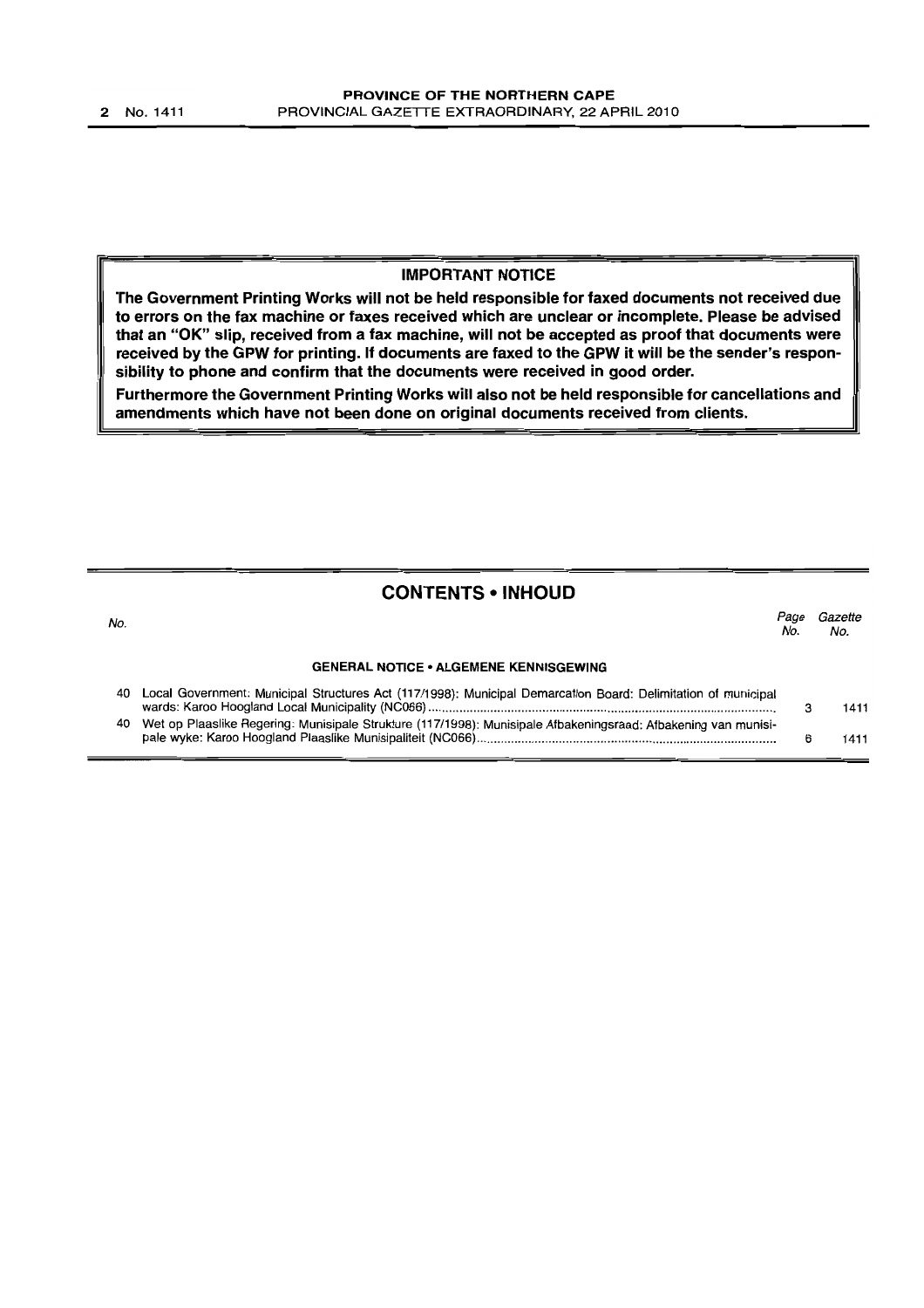# **GENERAL NOTICE ALGEMENE KENNISGEWING**

## **NOTICE 40 OF 2010**

## **MUNICIPAL DEMARCATION BOARD DELIMITATION OF MUNICIPAL WARDS IN TERMS OF THE LOCAL GOVERNMENT: MUNICIPAL STRUCTURES ACT, 1998**

#### **Municipality: Karoo Hoogland Local Municipality (NC066)**

In terms of Item 5(1) of Schedule 1 to the Local Government: Municipal Structures Act, 1998 (Act No.117 of 1998) ("the Act") the Municipal Demarcation Board hereby publishes its delimitation of wards for the above-mentioned municipality. Particulars of the delimitation are listed in the Schedule.

In terms of Item 5(2) of Schedule 1 to the Act, any person aggrieved by a delimitation may, within 14 days of publication of this notice, submit objections in writing to:

The Municipal Demarcation Board Private Bag X28 **Hatfield** 0028

Fax: 012-3422480 E-mail: robert@demarcation.org.za

The attached form MDB5 must please be used to object. The form is also available on www.demarcation.org.za

**LANDIWE MAHLANGU CHAiRPERSON: MOB**

#### **SCHEDULE**

In terms of Section 18(3) of the Local Government: Municipal Structures Act, 1998 (Act 117 of 1998) the MEC responsible for local government has determined that the municipal council consists of 7 councillors.

After having consulted the Independent Electoral Commission, The Municipal Demarcation Board has delimited the municipality into 4 wards in terms of Schedule 1 to the Act.

The number of registered voters in each ward does not vary by more than fifteen percent from the norm. The norm was determined by dividing the total number of voters on the municipal segment of the national common voters roll, namely 6578 voters on 12 February 2009, by the number of wards in the municipality.

An overview map of the boundary of the municipality, with the boundaries of the wards within the municipal boundary, and a map of each ward are attached. In case of a discrepancy between a map and this schedule, the map will prevail.

The ward numbers, the voting districts and voting stations in each ward, and the number of voters are as follows: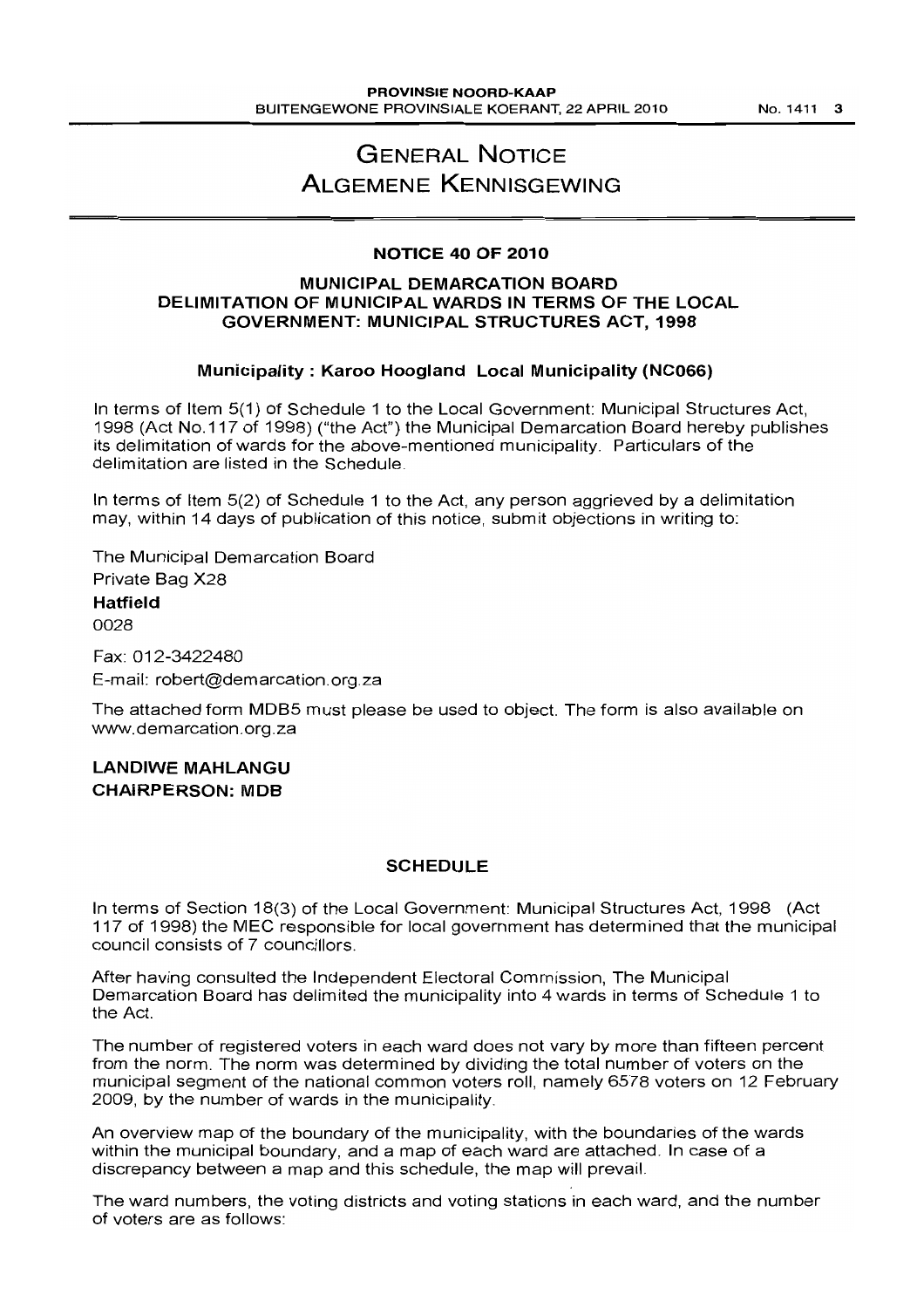## **WARD 1 comprises of a total of 1655 registered voters**

| Voting District                  | <b>Voting Station</b> | Number of Voters |
|----------------------------------|-----------------------|------------------|
| [ 65970018 (Portion) VG KERKSAAL |                       | 1655             |

#### **WARD 2 comprises of a total of 1622 registered voters**

| Voting District | <b>Voting Station</b>    | <b>Number of Voters</b> |
|-----------------|--------------------------|-------------------------|
| 65920013        | <b>GEMEENSKAPSENTRUM</b> | 1622                    |

## **WARD 3 comprises of a total of 1617 registered voters**

| <b>Voting District</b> | <b>Voting Station</b>  | <b>Number of Voters</b> |
|------------------------|------------------------|-------------------------|
| 65010103               | <b>HAASFONTEIN</b>     | 50                      |
| 65970018 (Portion)     | VG KERKSAAL            | 170                     |
| 66000013               | <b>GOODHOPE</b>        | 270                     |
| 66000024               | <b>BURGERSPOS</b>      | 84                      |
| 66000035               | <b>BORDEAX</b>         | 79                      |
| 66000046               | EZELFONTEIN            | 129                     |
| 66000057               | DE HAAK                | 62                      |
| 66010025               | <b>KOMPROMIS</b>       | 95                      |
| 66010036               | <b>BRANDWACHT</b>      | 103                     |
| 66010047               | WELGEMOED              | 41                      |
| 66010069               | <b>BLYDEVOORUITSIG</b> | 50                      |
| 66020026               | WINKELHAAK             | 189                     |
| 66020037               | GRASKRAAL              | 66                      |
| 66020048               | <b>BENOUDSFONTEIN</b>  | 75                      |
| 66020059               | <b>BIESIES</b>         | 46                      |
| 66020060               | ARBEIDSFONTEIN         | 108                     |

## **WARD 4 comprises of a total of 1684 registered voters**

| Voting District | <b>Voting Station</b>    | <b>Number of Voters</b> |
|-----------------|--------------------------|-------------------------|
| 65950016        | ROGGEVELD PRIMARY SCHOOL | 1471                    |
| 66010014        | <b>HOTTENTOTSFONTEIN</b> | 213                     |

**Important: This Schedule contains the total number of registered voters on the municipality's segment of the national common voters' roll on 12 February 2009 as provided for in Government Notice No. 750 published in Government Gazette No. 32407 of 15 July 2009. The voting district numbers, the voting district boundaries, voting stations, and the number of voters may change after the registration of voters for the 2011 local elections.**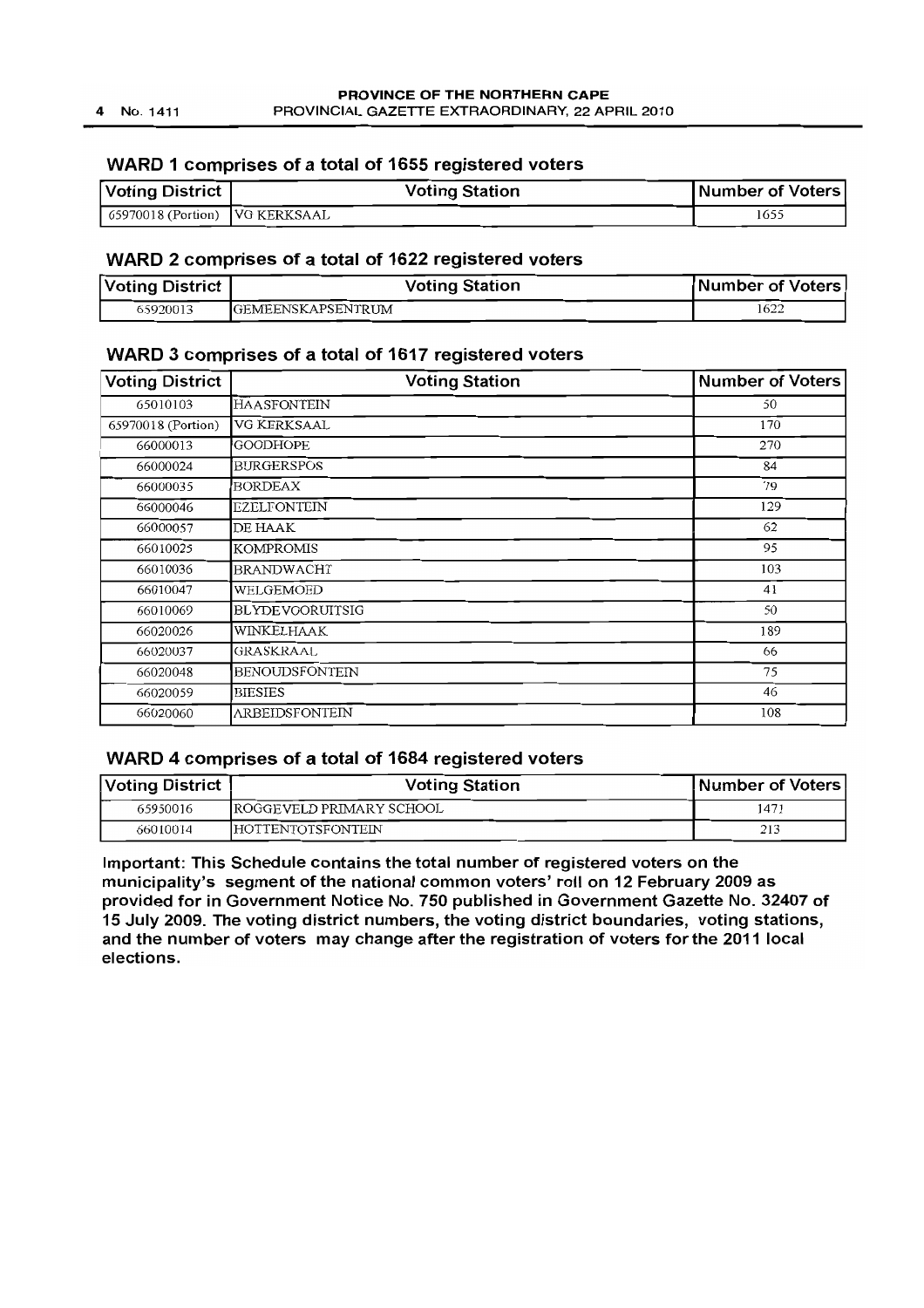#### FORM MDB5

## WARD DELIMITATION

#### OBJECTION IN TERMS OF ITEM 5(2) OF SCHEDULE 1 TO THE LOCAL GOVERNMENT: MUNIOPAL STRUCTURES ACT, 1998

I hereby object to the delimitation of the boundaries of the following wards:

| <b>WARD NUMBER</b> | <b>REASON/MOTIVATION</b> |  |
|--------------------|--------------------------|--|
|                    |                          |  |
|                    |                          |  |
|                    |                          |  |

#### I request the Municipal Demarcation Board to consider the following alternative proposals:

| Ward number | The ward should comprise of the<br>following voting districts (Provide voting<br>district number and the number of<br>voters in brackets e.g.<br>VD1123456(1500)+VD345678(2500)=4000) | Motivation |
|-------------|---------------------------------------------------------------------------------------------------------------------------------------------------------------------------------------|------------|
|             |                                                                                                                                                                                       |            |
|             |                                                                                                                                                                                       |            |
|             |                                                                                                                                                                                       |            |
|             |                                                                                                                                                                                       |            |

I confirm that:

- each cluster of voting districts form a contiguous ward;
- the number of voters in each ward fall within the minimum and maximum of voters allowed per ward;
- the proposed ward boundaries comply, in general, with the criteria.

**SIGNATURE** 

NAME AND SURNAME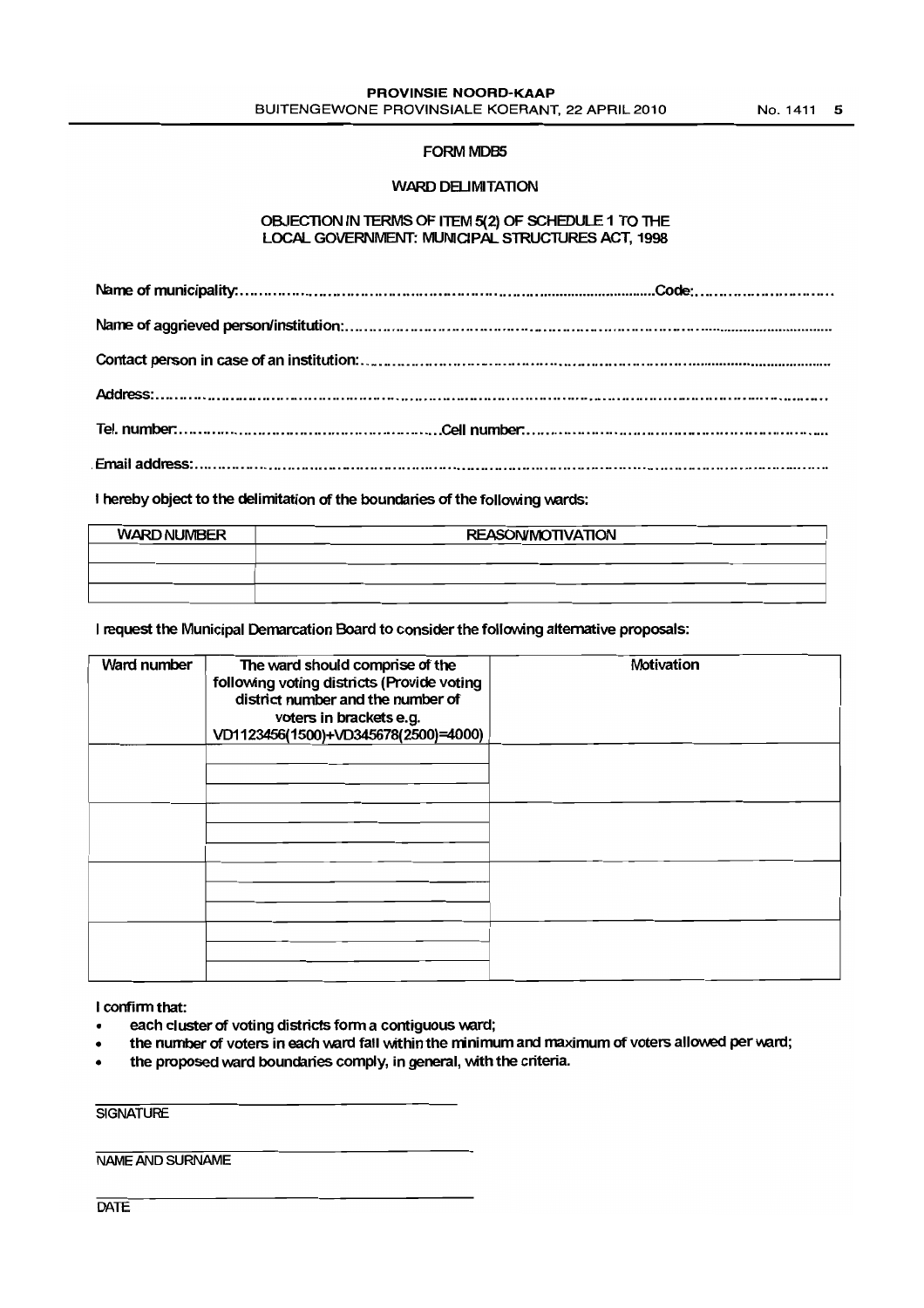## **ALGEMENE KENNISGEWING 40 VAN 2010**

## **MUNISIPALE AFBAKENINGSRAAD AFBAKENING VAN MUNISIPALE WYKE INGEVOLGE DIE WET OP PLAASLIKE REGERING: MUNISIPALE STRUKTURE, 1998**

## **Munisipaliteit: Karoo Hoogland Plaaslike Munisipaliteit (NC066)**

Ingevolge Item 5(1) van Bylae 1 van die Wet op Plaaslike Regering: Munisipale Strukture, 1998 (Wet No. 117 van 1998) ("die Wet") publiseer die Munisipale Afbakeningsraad hiermee sy afbakening van wyke vir die bogenaamde munisipaliteit. Besonderhede van die afbakening is vervat in die Bylae.

Ingevolge Item 5(2) van Bylae 1 van die Wet, kan enige persoon wat gegrief is deur 'n afbakening binne 14 dae na publikasie van hierdie kennisgewing skriftelike besware voorlê aan:

Die Munisipale Afbakeningsraad

Privaatsak X28

## **Hatfield**

0028

Faks: 012-3422480

E-pos: robert@demarcation.org.za

Die aangehegte vorm MOBS moet asseblief gebruik word om beswaar aan te teken. Die vorm is ook beskikbaar op www.demarcation.org.za

# **LANDIWE MAHLANGU VOORSITTER: MUNISIPALE AFBAKENINGSRAAD**

## **BYLAE**

Ingevolge Artikel 18(3) van die Wet op Plaaslike Regering: Munisipale Strukture, 1998 (Wet 117 van 1998) het die **LUR** vir plaaslike regering bepaal dat die munisipale raad bestaan uit 7 raadslede.

Na oorlegpleging met die Onafhanklike Verkiesingskommissie het die Munisipale Afbakeningsraad die munisipaliteit in 4 wyke afgebaken ingevolge Bylae 1 van die Wet.

Die getal geregistreerde kiesers in elke wyk, wyk nie meer as vyftien persent van die norm af nie. Die norm is bepaal deur die getal geregistreerde kiesers op die munisipale segment van die nasionale gemeenskaplike kieserslys, naamlik 6578 kiesers op 12 Februarie 2009, deur die getal wyke in die munisipaliteit te deei.

'n Oorsigkaart van die munisipale grens met die grense van die wyke binne die munisipale grens, en 'n kaart van elke wyk, is aangeheg. Ingeval van 'n verskil tussen 'n kaart en hierdie bylae, sal die kaart geld.

Die wyknommers, die stemdistrikte en stemlokale in elke wyk, en die getal kiesers is as volg: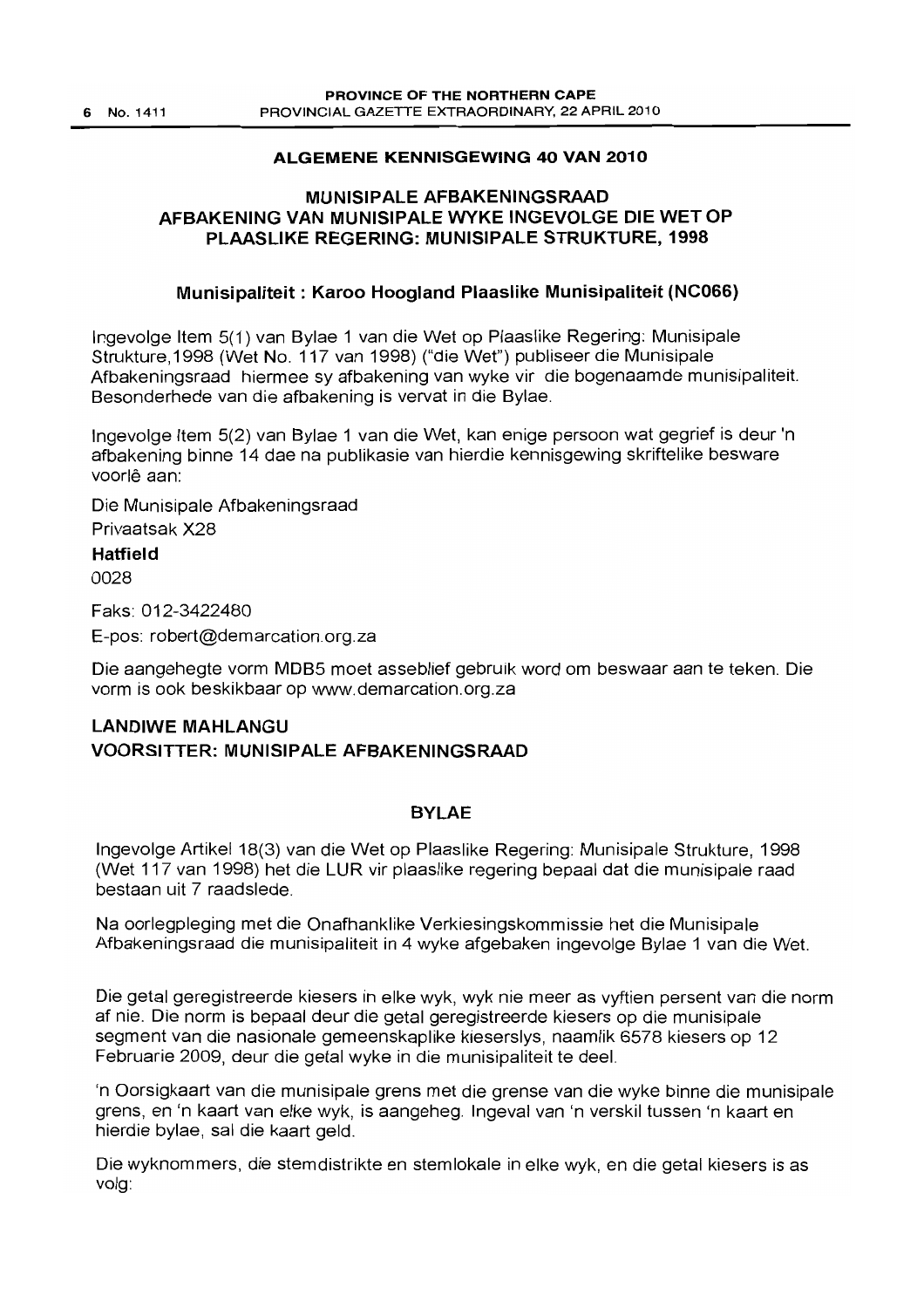#### **WYK 1 het 1655 kiesers**

| <b>Stemdistrik</b>                | Stemlokaal | <b>Getal kiesers</b> |
|-----------------------------------|------------|----------------------|
| 65970018 (Gedeelte)   VG KERKSAAL |            | 1655                 |

# **WYK 2 het 1622 kiesers**

| <b>Stemdistrik</b> | Stemlokaal                | <b>Getal kiesers</b> |
|--------------------|---------------------------|----------------------|
| 65920013           | <b>IGEMEENSKAPSENTRUM</b> | 1622                 |

## **WYK 3 het 1617 kiesers**

| <b>Stemdistrik</b>  | Stemlokaal             | <b>Getal kiesers</b> |
|---------------------|------------------------|----------------------|
| 65010103            | <b>HAASFONTEIN</b>     | 50                   |
| 65970018 (Gedeelte) | VG KERKSAAL            | 170                  |
| 66000013            | <b>GOODHOPE</b>        | 270                  |
| 66000024            | <b>BURGERSPOS</b>      | 84                   |
| 66000035            | <b>BORDEAX</b>         | 79                   |
| 66000046            | <b>EZELFONTEIN</b>     | 129                  |
| 66000057            | DE HAAK                | 62                   |
| 66010025            | <b>KOMPROMIS</b>       | 95                   |
| 66010036            | <b>BRANDWACHT</b>      | 103                  |
| 66010047            | WELGEMOED              | 41                   |
| 66010069            | <b>BLYDEVOORUITSIG</b> | 50                   |
| 66020026            | WINKELHA AK            | 189                  |
| 66020037            | GRASKRAAL              | 66                   |
| 66020048            | <b>BENOUDSFONTEIN</b>  | 75                   |
| 66020059            | <b>BIESIES</b>         | 46                   |
| 66020060            | <b>ARBEIDSFONTEIN</b>  | 108                  |

## **WYK 4 het 1684 kiesers**

| <b>Stemdistrik</b> | Stemlokaal                | <b>Getal kiesers</b> |
|--------------------|---------------------------|----------------------|
| 65950016           | IROGGEVELD PRIMARY SCHOOL | 1471                 |
| 66010014           | <b>HOTTENTOTSFONTEIN</b>  | 213                  |

**Belangrik: Hierdie Bylae bevat die totale getal geregistreerde kiesers op die munisipaliteit se segment van die nasionale gemeenskaplike kieserslys op 12 Februarie 2009, waarvoor voorsiening gemaak is in Goewermentskennisgewing No. 750 gepubliseer in Staatskoerant No. 32407 van 15 Julie 2009. Die stemdistriknommers, die grense van die stemdistrikte, die stemlokale, en die getal kiesers mag verander na die registrasie van kiesers vir die 2011 plaaslike verkiesings.**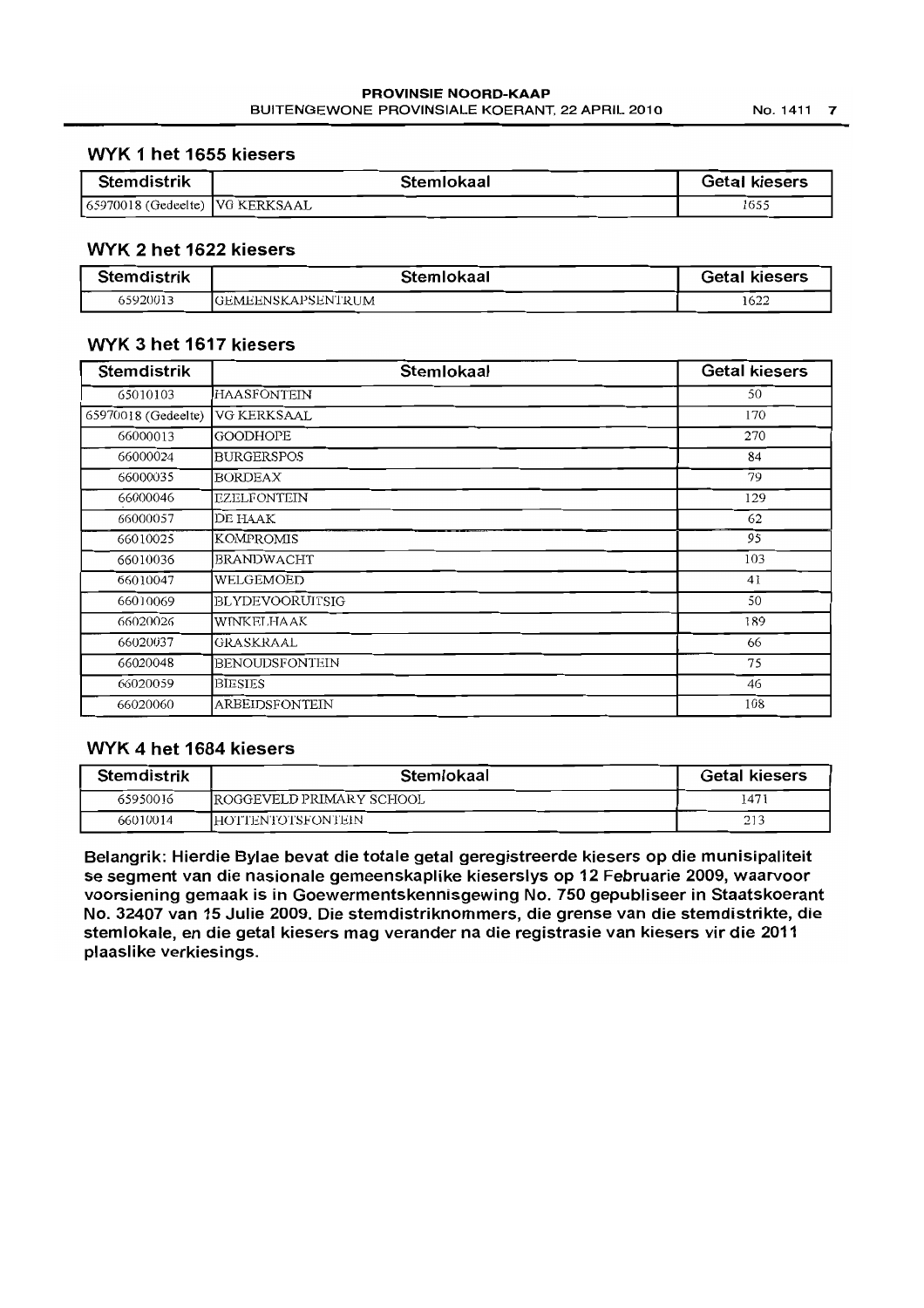#### **VORM MDB5**

#### **WYKSAFBAKENING**

#### BESWAAR INGEVOLGE ITEM 5(2) VAN BYLAE 1 VAN DIE WET OP PLAASLIKE REGERING: MUNISIPALE STRUKTURE, 1998

Hiermee teken ek beswaar aan teen die afbakening van die grense van die volgende wyke:

| <b>WYK NOMMER</b> | <b>REDE/MOTIVERING</b> |  |
|-------------------|------------------------|--|
|                   |                        |  |
|                   |                        |  |
|                   |                        |  |

## Ek versoek die Munisipale Afbakeningsraad om die volgende altematiewe voorstelle te oorweeg:

| Wyk nommer | Die wyk moet bestaan uit die volgende<br>stemdistrikte: (Voorsien die<br>stemdistriknommer en die getal<br>geregistreerde kiesers as volg<br>VD1123456(1500)+VD345678(2500)=4000) | Motivening |
|------------|-----------------------------------------------------------------------------------------------------------------------------------------------------------------------------------|------------|
|            |                                                                                                                                                                                   |            |
|            |                                                                                                                                                                                   |            |
|            |                                                                                                                                                                                   |            |
|            |                                                                                                                                                                                   |            |

Ek bevestig dat:

- die saamgevoegde stemdistrikte vonn 'n aaneenlopende wyk;
- die getal kiesers in elke wyk is binne die minimum en maksimum getal wat per wyk toegelaat word;
- die voorgestelde wyke voldoen in die algemeen aan die kriteria.

**HANDTEKENING** 

NAAMENVAN

**DATUM**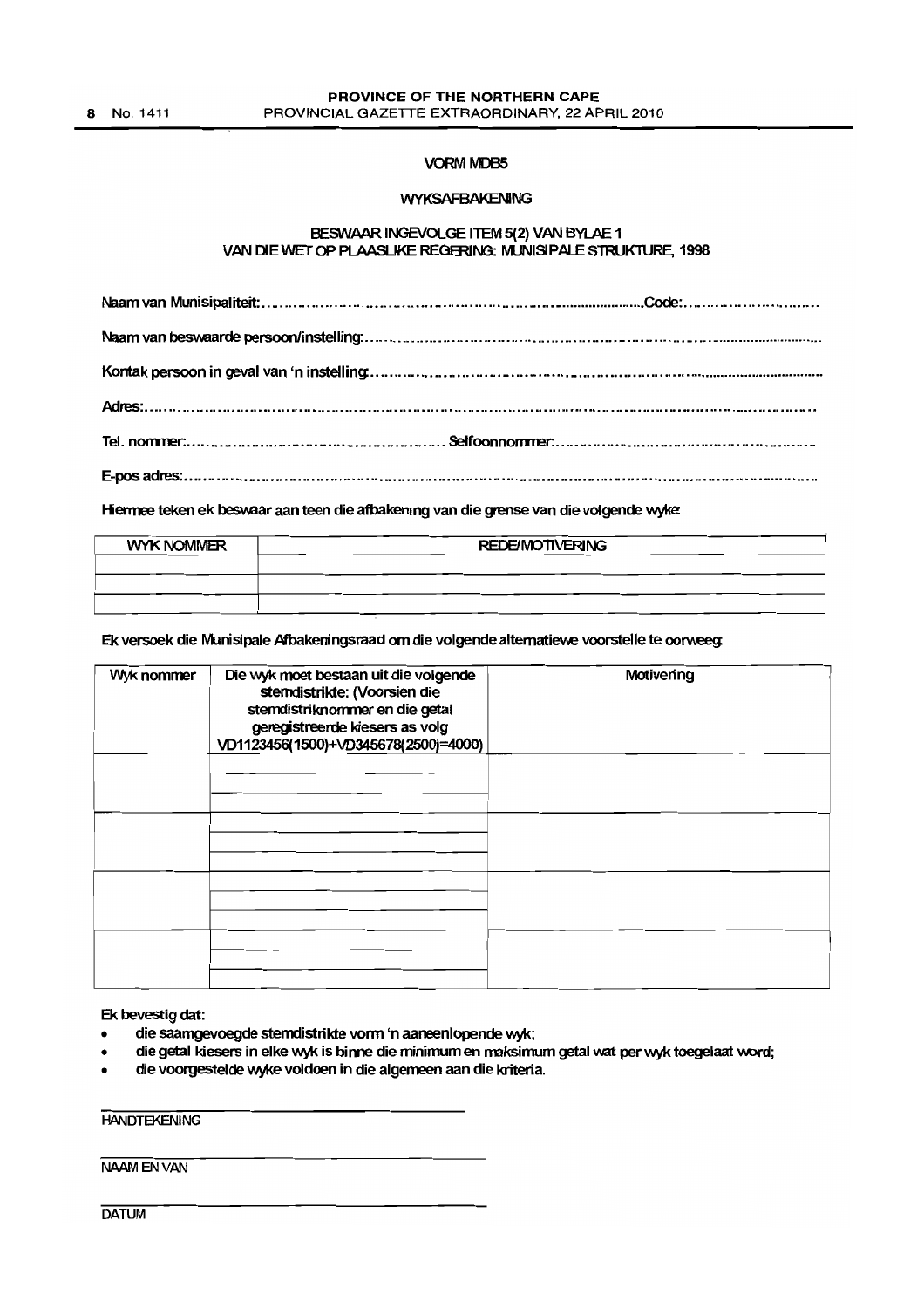

BUITENG o Z **m'tl 1J::D lJO <Z***-en* **z-(J)m »ZromO A::D 00m' lJ" »> z>** .-1 'tl 22 AP r 2010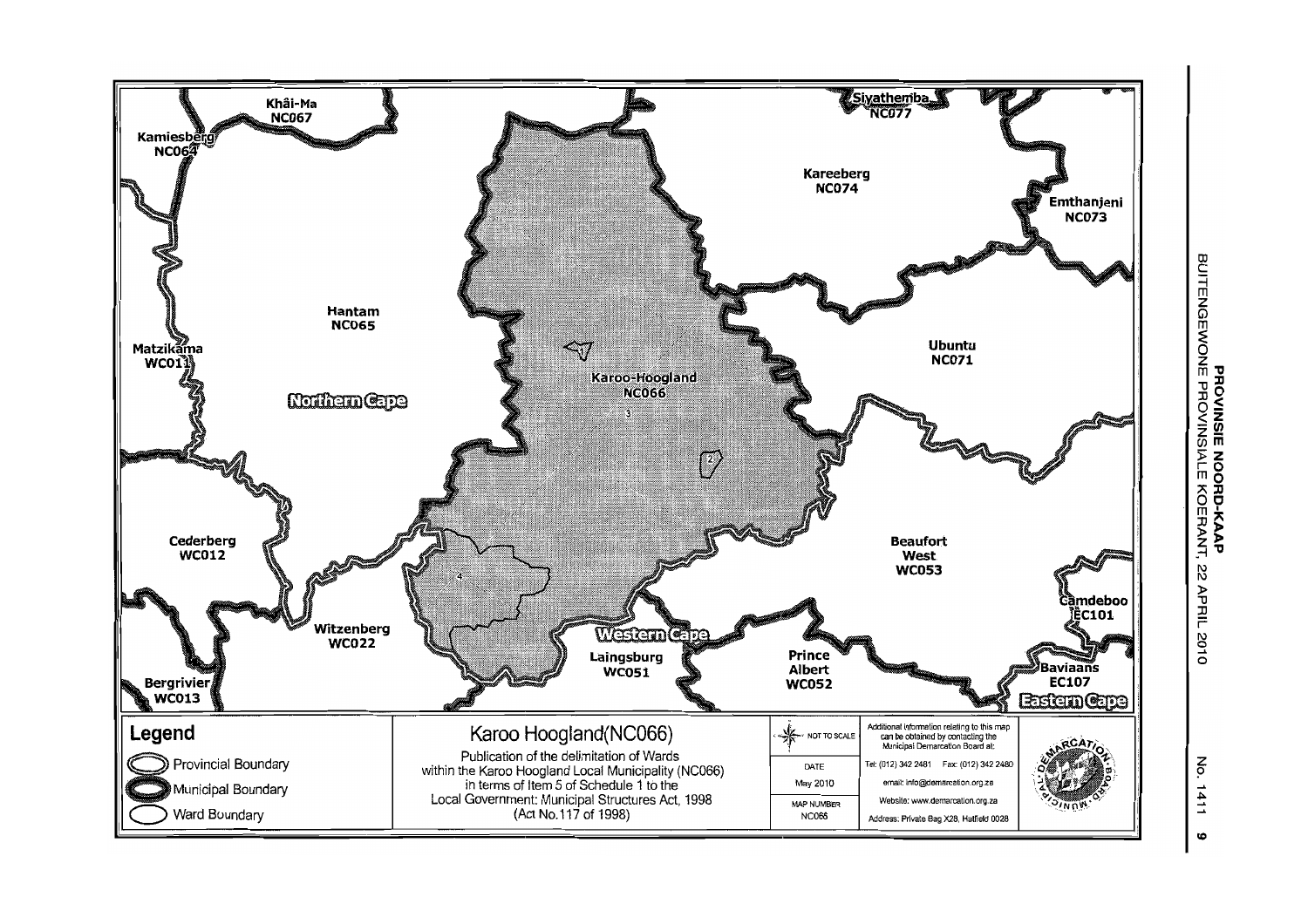

No. 1411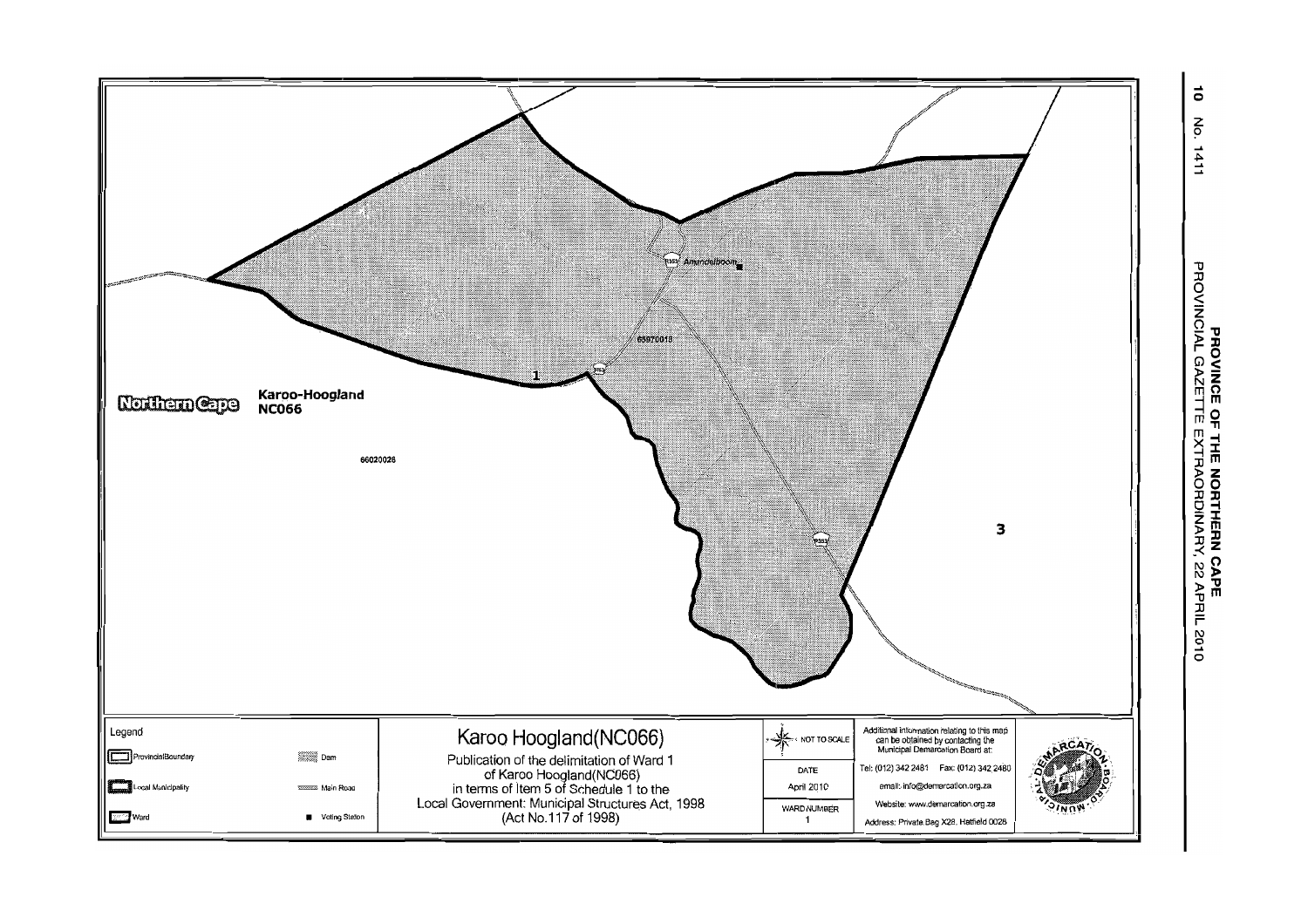

n<br>⊆ **EXAMPLE MOON JRACER AIGLE ROFOR-**<br>PROVINSIE NOORD-KA<br>ENGEWONE PROVINSIALE KOER **z"C** ;-l  $\%$ PHHT 7010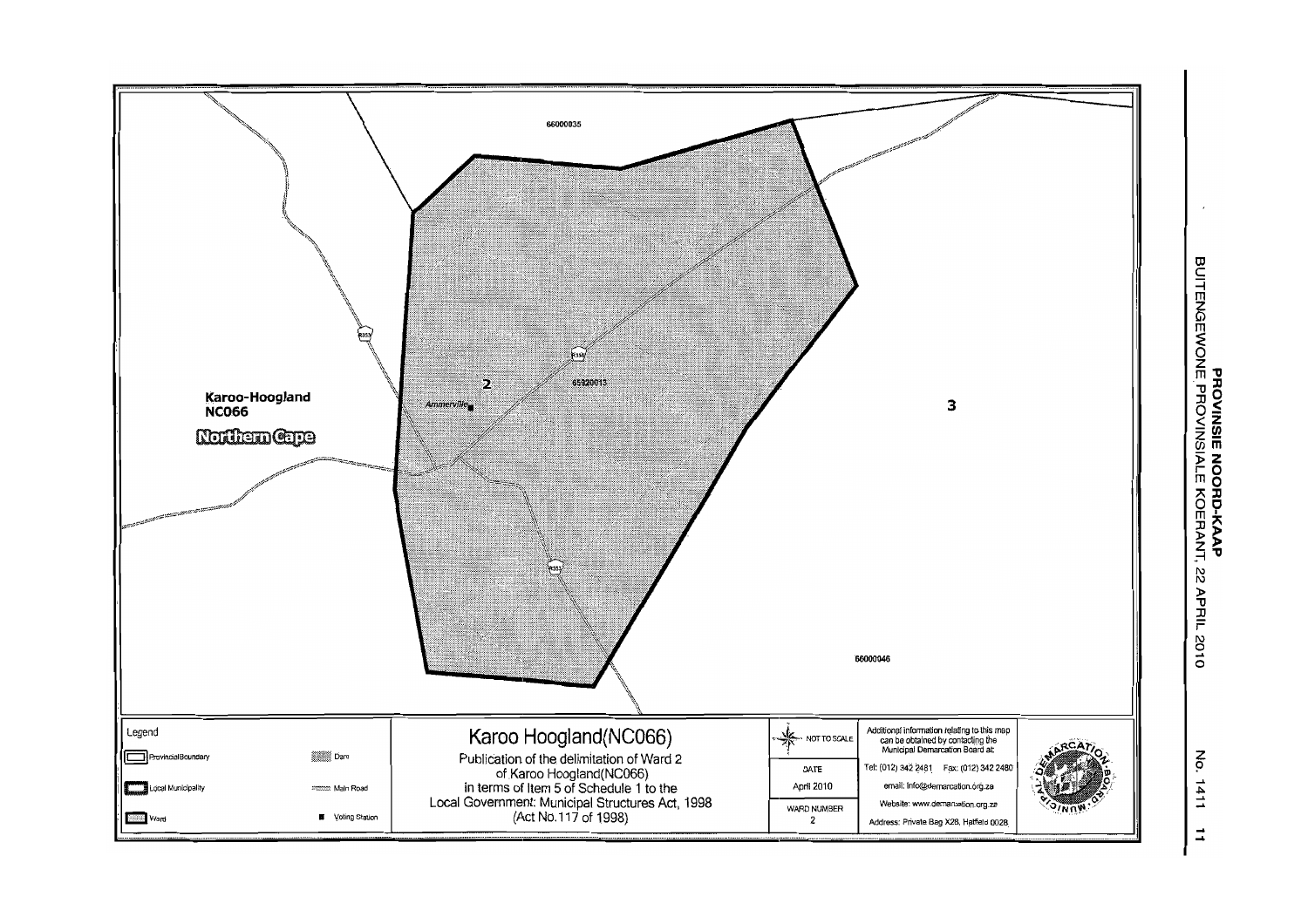

 $\vec{v}$ **P**  $1411$ 

> **PROVINCE OF<br>PROVINCIAL GAZETTE THE NORTHERN CAPE<br>EXTRAORDINARY, 22 APRIL** 2010